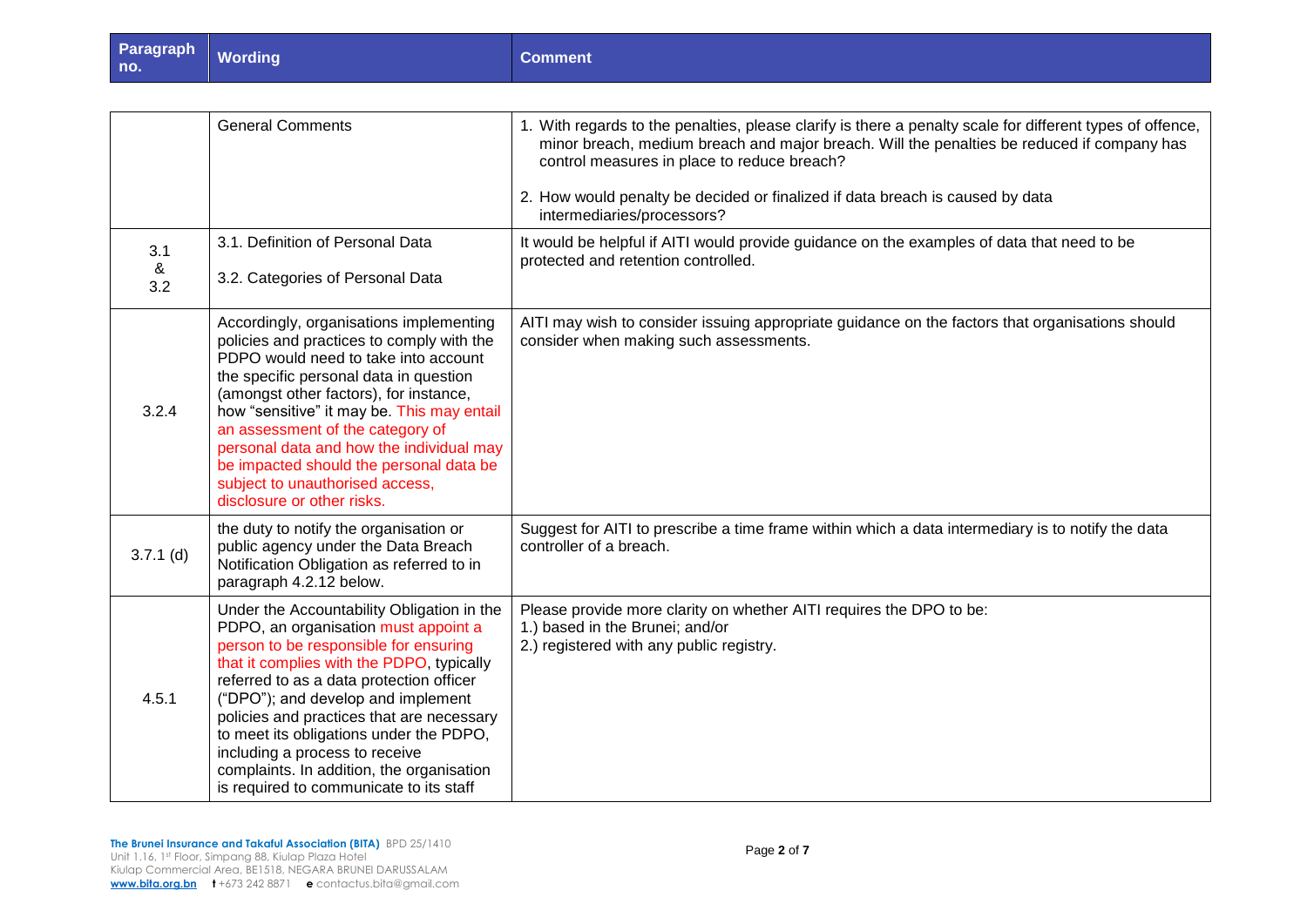|                                     | information about such policies and<br>practices and make information available<br>upon request to individuals about such<br>policies and practices.                                                                                                                                                                                                                                                                                                                                                     |                                                                                                                                                                                                                                                                                                                                                                                                                                                                                                                                                                                                                                                                                                                                                                                                                                                                                                                                                                                                                                                                                                                                                                                                                                                                                                                                                                                                                                                |
|-------------------------------------|----------------------------------------------------------------------------------------------------------------------------------------------------------------------------------------------------------------------------------------------------------------------------------------------------------------------------------------------------------------------------------------------------------------------------------------------------------------------------------------------------------|------------------------------------------------------------------------------------------------------------------------------------------------------------------------------------------------------------------------------------------------------------------------------------------------------------------------------------------------------------------------------------------------------------------------------------------------------------------------------------------------------------------------------------------------------------------------------------------------------------------------------------------------------------------------------------------------------------------------------------------------------------------------------------------------------------------------------------------------------------------------------------------------------------------------------------------------------------------------------------------------------------------------------------------------------------------------------------------------------------------------------------------------------------------------------------------------------------------------------------------------------------------------------------------------------------------------------------------------------------------------------------------------------------------------------------------------|
| 4.6.6                               | Standard of Consent: Furthermore,<br>consent is not valid where: (a) consent is<br>obtained as a condition of providing a<br>product or service, and such consent is<br>beyond what is reasonable to provide the<br>product or service to the individual; or (b)<br>where false or misleading information is<br>provided, or deceptive or misleading<br>practices are used, in order to obtain or<br>attempt to obtain the individual's consent<br>for collecting, using or disclosing<br>personal data. | Suggest for AITI to consider excluding lucky draws/contests.                                                                                                                                                                                                                                                                                                                                                                                                                                                                                                                                                                                                                                                                                                                                                                                                                                                                                                                                                                                                                                                                                                                                                                                                                                                                                                                                                                                   |
| 4.6<br>$\boldsymbol{\alpha}$<br>4.7 | 4.6.1. Under the PDPO, an individual's<br>consent is required before an<br>organisation can collect, use or disclose<br>such individual's personal data, unless<br>otherwise required or authorised by law<br>or an exception in the PDPO applies<br>4.7.1. Further an organisation may<br>collect, use or disclose personal data<br>about an individual only for purposes that<br>a reasonable person would consider<br>appropriate in the circumstances.                                               | In considering the exceptions to the general positions of 4.6.1 & 4.7.1, we suggest that an<br>1)<br>organisation should be allowed to collect and use personal data without consent if it is in the<br>'legitimate interests' of the organisation. Legitimate interests may include fraud<br>prevention/detection, for example where an insured's claims history is assessed by an<br>insurance company, or regulatory requirements.<br>Further we suggest that an exception be specifically included in the PDPO to allow commercial<br>2)<br>organisations to, without consent, use personal data, or share it with a related commercial<br>organisation, for business improvement purposes such as the following:-<br>Improving, enhancing or developing goods or services<br>Improving, enhancing or developing operational methods or processes<br>Learning about and understanding the behaviour and preferences of individuals<br>Identifying goods or services that may be suitable for individuals, or<br>personalising/customising them<br>We also suggest that the PDPO provides for deemed consent in the following circumstances:-<br>3)<br>Contractual necessity: Where a person provides their data for the purposes of either<br>i).<br>entering into or performing a contract, the recipient organisation may deem consent to<br>collect, use and disclosure such data as reasonably necessary to enter into or perform that |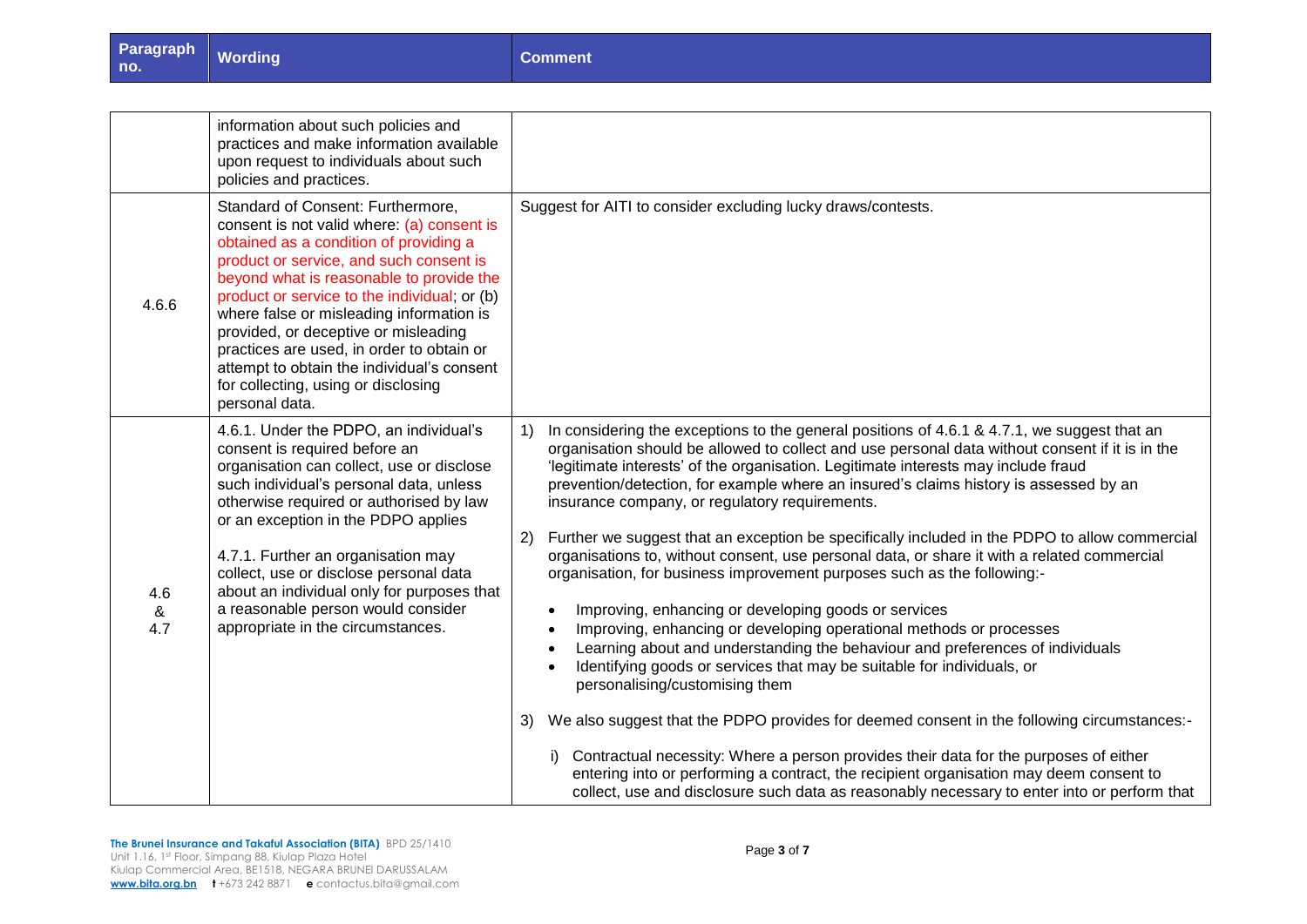| Paragraph | Word |
|-----------|------|
| no.       |      |

|        |                                                                                                                                                                                                                                                                                                                                                                                                                                              | contract. For example, where a person hands over a credit card for payment for services, it<br>is necessary for the recipient to collect, use and disclose personal data to financial services<br>organisations to process the payment.<br>ii) Notification: An organisation may also collect, use or disclose personal data after notifying<br>its intention to do the same and reasons why, provided that (i) the individual does not object<br>within a reasonable period, and (ii) the collection, use or disclosure is unlikely to have an<br>adverse effect on the individual.                                                                                                                                                                                                                                                                                                    |
|--------|----------------------------------------------------------------------------------------------------------------------------------------------------------------------------------------------------------------------------------------------------------------------------------------------------------------------------------------------------------------------------------------------------------------------------------------------|-----------------------------------------------------------------------------------------------------------------------------------------------------------------------------------------------------------------------------------------------------------------------------------------------------------------------------------------------------------------------------------------------------------------------------------------------------------------------------------------------------------------------------------------------------------------------------------------------------------------------------------------------------------------------------------------------------------------------------------------------------------------------------------------------------------------------------------------------------------------------------------------|
| 4.13.1 | Under the Transfer Limitation Obligation,<br>an organisation must not transfer<br>personal data to a country or territory<br>outside Brunei Darussalam except in<br>accordance with requirements prescribed<br>under the PDPO, to ensure that the<br>transferred personal data will be<br>accorded a standard of protection that is<br>comparable to that under the PDPO                                                                     | Transfer of data between related entities is commonplace and in considering whether the<br>1)<br>recipient of the personal data is bound by legally enforceable obligations before such transfer<br>can be effected, we suggest that such legally enforceable obligations should include<br>obligations imposed on a recipient of personal data under binding corporate rules, where the<br>recipient is an organisation related to the transferring organisation.<br>The recipient can be deemed to be related to the transferring organisation if:<br>2)<br>the recipient, directly or indirectly, controls the transferring organisation;<br>(a)<br>the recipient is, directly or indirectly, controlled by the transferring organisation; or<br>(b)<br>the recipient and the transferring organisation are, directly or indirectly, under the control<br>(C)<br>of a common person. |
| 4.14.1 | Under the PDPO, organisations are<br>required to, as soon as practicable, but in<br>any case, no later than 3 calendar days<br>after making the assessment, notify the<br>Responsible Authority of a data breach<br>that:<br>(a) results in, or is likely to result, in<br>significant harm to the individuals to<br>whom any personal data affected by a<br>data breach relates; or<br>(b) is or is likely to be, of a significant<br>scale | In Singapore, data breaches that meet the criteria of significant scale are those that involve the<br>1)<br>personal data of 500 or more individuals. Will we be adopting a similar scale for Brunei?<br>Suggest for AITI to provide guidance on the criteria for "significant harm".<br>2)<br>Please do also consider amending 3 calendar days to 3 working days as there might be<br>3)<br>instances where incidents occur over the weekends or public holidays.<br>Suggest for AITI be define the period in which organisations are to make such an assessment.<br>4)                                                                                                                                                                                                                                                                                                                |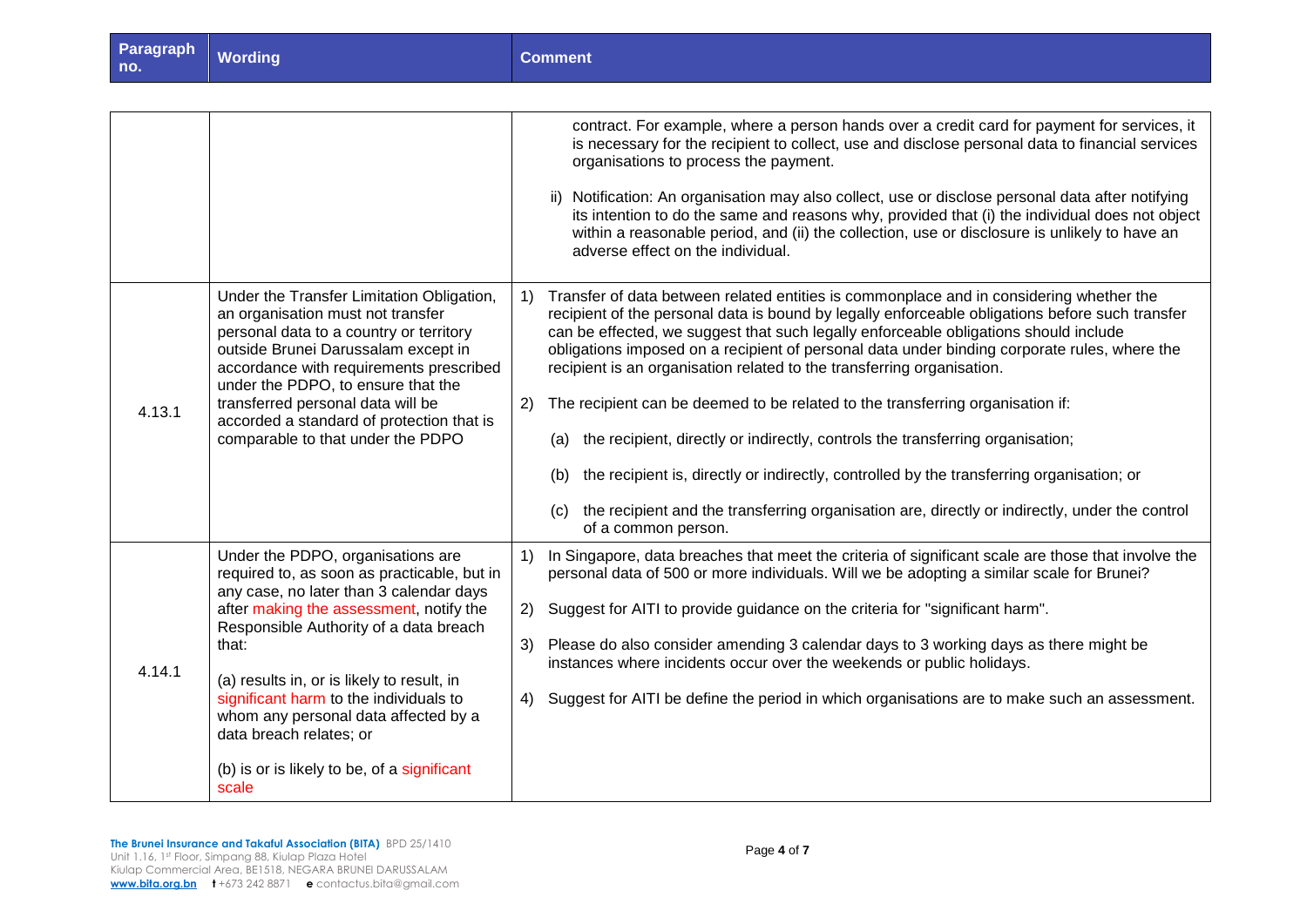| Paragraph<br>no. | <b>Wording</b>                                                                                                                                                                                                                                                                                                                               | <b>Comment</b>                                                                                                                                                                                                                                                                                                                                                                                                                                                                                                                                                                                                                                                |
|------------------|----------------------------------------------------------------------------------------------------------------------------------------------------------------------------------------------------------------------------------------------------------------------------------------------------------------------------------------------|---------------------------------------------------------------------------------------------------------------------------------------------------------------------------------------------------------------------------------------------------------------------------------------------------------------------------------------------------------------------------------------------------------------------------------------------------------------------------------------------------------------------------------------------------------------------------------------------------------------------------------------------------------------|
|                  |                                                                                                                                                                                                                                                                                                                                              |                                                                                                                                                                                                                                                                                                                                                                                                                                                                                                                                                                                                                                                               |
| 4.14.2           | Unless an exception applies or a waiver<br>is granted, organisations will also be<br>required to notify affected individuals on<br>or after notifying the Responsible<br>Authority, if the data breach results in, or<br>is likely to result in, significant harm to an<br>affected individual.                                              | Suggest for AITI to prescribe, or provide guidance on the exceptions, the criteria for the application<br>of exceptions, and the criteria for when waivers may be requested for.                                                                                                                                                                                                                                                                                                                                                                                                                                                                              |
| 5.5.3            | The organisation must also send the<br>corrected personal data to every other<br>organisation to which the personal data<br>was disclosed by the organisation within<br>a year before the date the correction was<br>made, unless that other organisation<br>does not need the corrected personal<br>data for any legal or business purpose. | We seek clarification on what this would be applicable to. Is this only applicable to errors or<br>1)<br>omission of data due to the fault of the organisation? If an individual was to make correction on<br>his/her personal data due to his/her own omission, will the organisation still be required to send<br>corrected personal data? The ability to send corrected personal data to every organisation<br>might pose huge implications, for example CRS reporting, FATCA reporting, etc.<br>Suggest for AITI to prescribe a time frame in which organisations effect the cessation of use<br>(2)<br>and disclosure of the individual's personal data. |
| 5.5.2            | Unless the organisation is satisfied on<br>reasonable grounds that a correction<br>should not be made, the organisation<br>shall correct the personal data as soon<br>as practicable.                                                                                                                                                        | Please confirm if AITI requires the organisation to notify the requesting individual on whether the<br>correction has been made.                                                                                                                                                                                                                                                                                                                                                                                                                                                                                                                              |
| 5.6              | <b>Right to Data Portability</b>                                                                                                                                                                                                                                                                                                             | Suggest for AITI to enact provisions to address the issue of accountability in the event of a<br>1)<br>compromise occurring in the process of transmitting the data.<br>Please confirm if the porting or receiving organisation be held accountable, and made<br>2)<br>responsible for the breach notification obligations.<br>3)<br>Please confirm if organisations are permitted to charge for carrying out such data porting. If so,<br>also kindly confirm if AITI will prescribe any guidelines or limits on such charges; or require<br>organisations to seek for approval on proposed fee structures.                                                  |
| 5.6.3            | The Data Portability Obligation will only<br>apply to "applicable data" which is held in<br>electronic form, and that was collected or<br>created by the porting organisation within<br>the prescribed period.                                                                                                                               | Suggest for AITI to prescribe a form or a collective agreement template or similar for businesses.                                                                                                                                                                                                                                                                                                                                                                                                                                                                                                                                                            |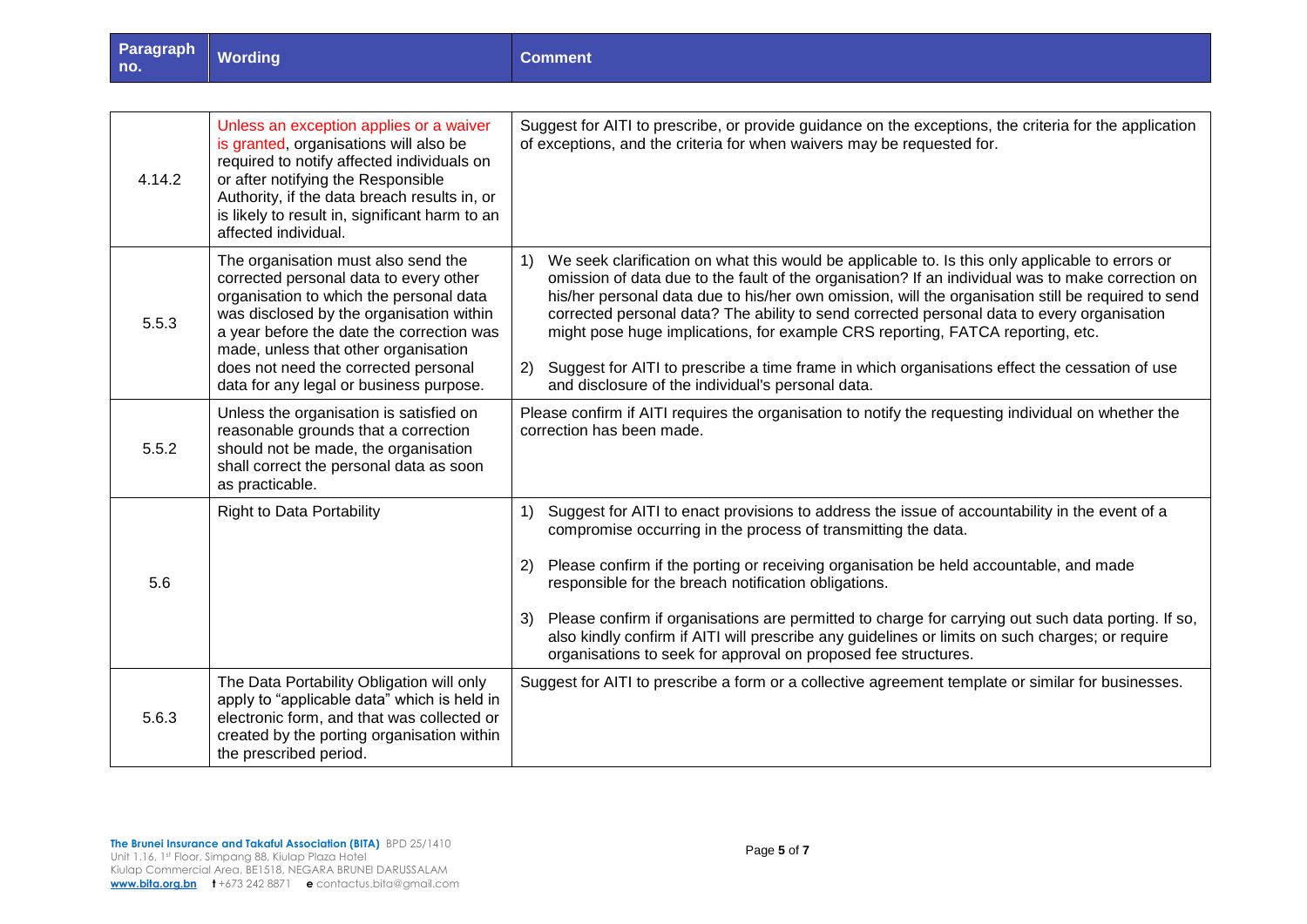| Paragraph | Wordin |
|-----------|--------|
| no.       |        |

| 5.6.4    | In terms of exceptions, a porting<br>organisation does not need to transmit<br>applicable data that has been specifically<br>excluded by the PDPO or applicable data<br>in specifically excluded circumstances.                                                                                                                                                                                                                 | Suggest for AITI to prescribe a form or a collective agreement template or similar for businesses.                                                                                                                                                      |
|----------|---------------------------------------------------------------------------------------------------------------------------------------------------------------------------------------------------------------------------------------------------------------------------------------------------------------------------------------------------------------------------------------------------------------------------------|---------------------------------------------------------------------------------------------------------------------------------------------------------------------------------------------------------------------------------------------------------|
| 5.6.6    | A porting organisation must preserve any<br>data specified in a data porting request<br>for the prescribed period of time (or<br>longer). This obligation applies<br>regardless of whether the organisation<br>accedes to the porting request. A porting<br>organisation must also ensure that the<br>copy of the data is complete and<br>accurate.                                                                             | Suggest for AITI to prescribe a maximum period, or some guidance scenarios on determining a<br>maximum period, for such data preservation.                                                                                                              |
| 5.6.7    | A porting organisation can disclose<br>personal data about a third party<br>individual (T) to a receiving organisation<br>without T's consent if the data porting<br>request is made in an individual's (P)<br>personal or domestic capacity and<br>relates to P's user activity data or user-<br>provided data.                                                                                                                | Suggest for AITI to prescribe limitations to how many such third parties (T) can an individual (P)<br>make a request for. What are the scenarios where this might be permitted?                                                                         |
| 6.2.1(c) | by giving at least two working days'<br>advance notice of intended entry,<br>entering into an organisation's premises<br>without a warrant;                                                                                                                                                                                                                                                                                     | Kindly clarify if the details of officers intending to enter into premises will be provided in two working<br>days' advance notice.                                                                                                                     |
| 7.4      | As a counterbalance, the PDPO also<br>provides for defences to these offences<br>such that employees acting in the course<br>of their employment, or in accordance<br>with instructions of their employer, will be<br>protected from criminal liability.<br>Notwithstanding the above, the<br>organisation is ultimately accountable for<br>compliance with the PDPO and retains<br>liability for the actions of its employees. | If an organisation is able to demonstrate that all the reasonable protections have been put in place<br>for personal data, please advise if AITI permits organisations to rely on the offences set out in 7.1<br>as a defence against employees/agents. |